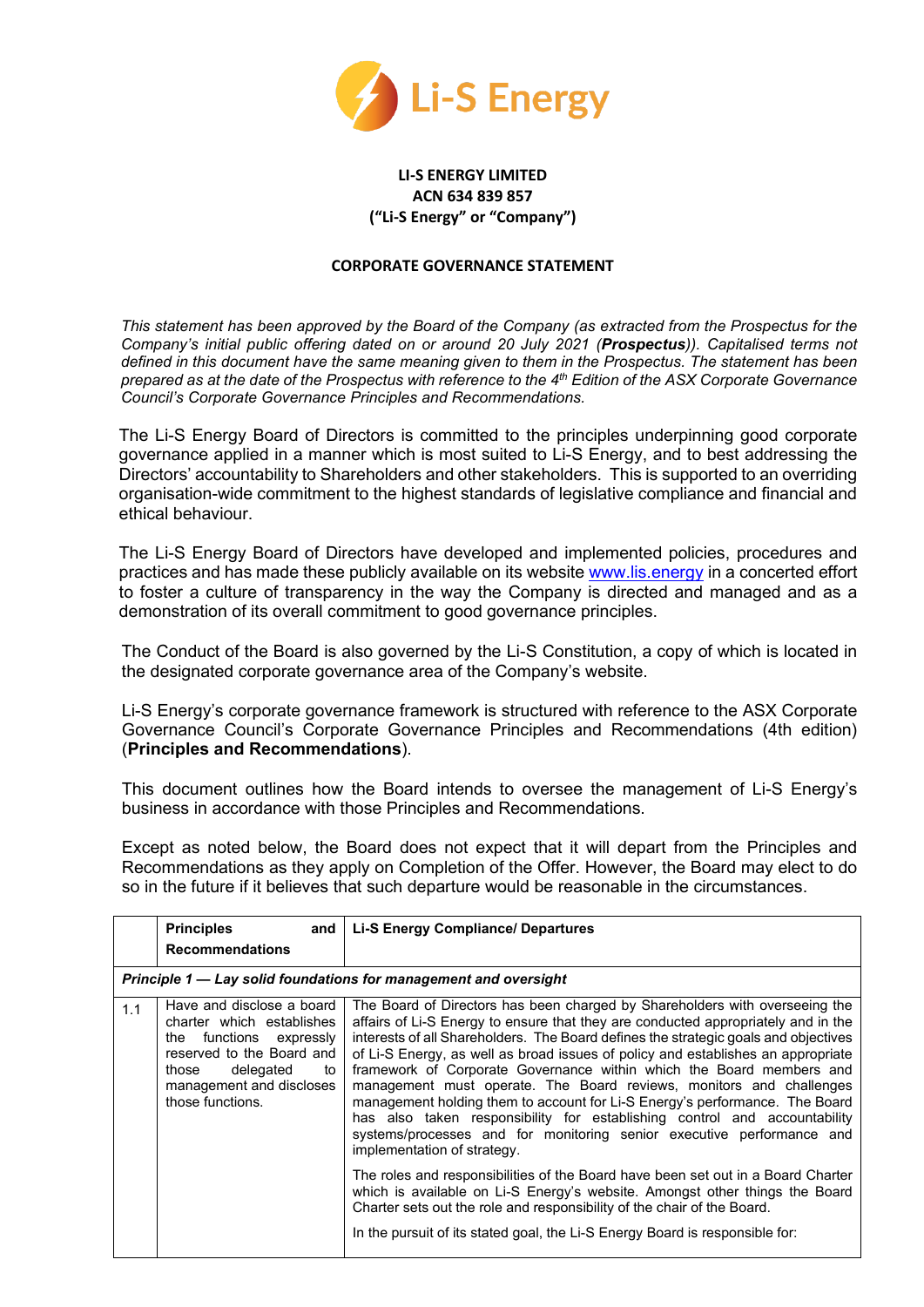|     | <b>Principles</b><br>and<br><b>Recommendations</b>                                                                                                                     | <b>Li-S Energy Compliance/ Departures</b>                                                                                                                                                                                                                                                                                                                                                                                                                                                                       |
|-----|------------------------------------------------------------------------------------------------------------------------------------------------------------------------|-----------------------------------------------------------------------------------------------------------------------------------------------------------------------------------------------------------------------------------------------------------------------------------------------------------------------------------------------------------------------------------------------------------------------------------------------------------------------------------------------------------------|
|     |                                                                                                                                                                        | oversight of the Company, including its control and accountability systems;<br>(a)                                                                                                                                                                                                                                                                                                                                                                                                                              |
|     |                                                                                                                                                                        | (b)<br>setting the Company's major goals including the strategies and financial<br>objectives to be implemented by management;                                                                                                                                                                                                                                                                                                                                                                                  |
|     |                                                                                                                                                                        | appointing, removing, and controlling the CEO or Managing Director;<br>(c)                                                                                                                                                                                                                                                                                                                                                                                                                                      |
|     |                                                                                                                                                                        | (d)<br>ratifying the appointment and, where appropriate, the removal of the Chief<br>Financial Officer and/or Company Secretary;                                                                                                                                                                                                                                                                                                                                                                                |
|     |                                                                                                                                                                        | input into and final approval of management's development of corporate<br>(e)<br>strategy and performance objectives;                                                                                                                                                                                                                                                                                                                                                                                           |
|     |                                                                                                                                                                        | (f)<br>reviewing and ratifying systems of risk management and internal<br>compliance and control, codes of conduct, and legal compliance and<br>ensuring that these instil the Company's values;                                                                                                                                                                                                                                                                                                                |
|     |                                                                                                                                                                        | monitoring senior management's performance and implementation of<br>(g)<br>strategy, and ensuring appropriate resources are available;                                                                                                                                                                                                                                                                                                                                                                          |
|     |                                                                                                                                                                        | (h)<br>approving and monitoring the progress of major capital expenditure, capital<br>management, acquisitions and divestitures;                                                                                                                                                                                                                                                                                                                                                                                |
|     |                                                                                                                                                                        | (i)<br>approving and monitoring financial and other reporting; and                                                                                                                                                                                                                                                                                                                                                                                                                                              |
|     |                                                                                                                                                                        | corporate governance.<br>(i)<br>The Board currently delegates operational authority to the Chief Executive Officer<br>and his management team who are charged with the day to day running and<br>administration of Li-S Energy consistent with the strategic objectives and policies<br>as set down by the Board to enable the Board to perform its responsibilities. Within<br>this framework, the Chief Executive Officer is directly accountable to the Board for<br>the performance of the management team. |
| 1.2 | Undertake<br>appropriate<br>checks before appointing a<br>person as a director or<br>senior executive or putting<br>someone forward as a<br>provide<br>director<br>and | Li-S Energy undertakes checks before it appoints a person, or puts forward to<br>Shareholders a new candidate for election, as a Director. These checks include<br>references as to the person's character, experience and education. Li-S Energy<br>does not propose to check criminal records or the bankruptcy history for potential<br>new Board members however may consider such checks where necessary or<br>appropriate in the future.                                                                  |
|     | shareholders<br>with<br>all<br>information<br>material<br>relevant to a decision on<br>whether or not to elect or re-<br>elect a director.                             | Li-S Energy will include all material information in its possession relevant to a<br>decision whether or not to elect or re-elect a Director in the relevant notice of<br>meeting including biographical details, relevant qualifications, experience, skills<br>and other material directorships currently held. Information relating to each of the<br>Directors is also provided on Li-S Energy's website.                                                                                                   |
| 1.3 | Have a written agreement<br>with each director and                                                                                                                     | Li-S Energy has established written agreements with its Non-Executive Directors<br>which set out the terms of their appointment.                                                                                                                                                                                                                                                                                                                                                                                |
|     | senior executive setting out<br>of<br>terms<br>their<br>the<br>appointment.                                                                                            | Directors are not appointed for a fixed term but are, excluding any Managing<br>Director, subject to re-election by Shareholders at least every three years in<br>accordance with the Constitution of Li-S Energy.                                                                                                                                                                                                                                                                                              |
|     |                                                                                                                                                                        | A Director appointed to fill a casual vacancy or as an addition to the Board, only<br>holds office until the next annual general meeting of Shareholders and must then<br>retire.                                                                                                                                                                                                                                                                                                                               |
|     |                                                                                                                                                                        | Prior to their appointment potential directors participate in induction initiatives and<br>are advised of the time commitment envisaged based on scheduled monthly<br>Board meetings and committee involvement as may be required. They are also<br>advised on remuneration entitlements, their right to seek independent legal advice<br>at the expense of Li-S Energy (subject to the Chairman's approval) and indemnity<br>and insurance arrangements, and their confidentiality obligations.                |
| 1.4 | The<br>company<br>secretary<br>should<br>be<br>accountable<br>directly to the Board on all<br>matters to do with the                                                   | Each Company Secretary has been appointed on the basis that he will be<br>accountable directly to the Board, through the chair, on all matters to do with the<br>proper functioning of the Board.                                                                                                                                                                                                                                                                                                               |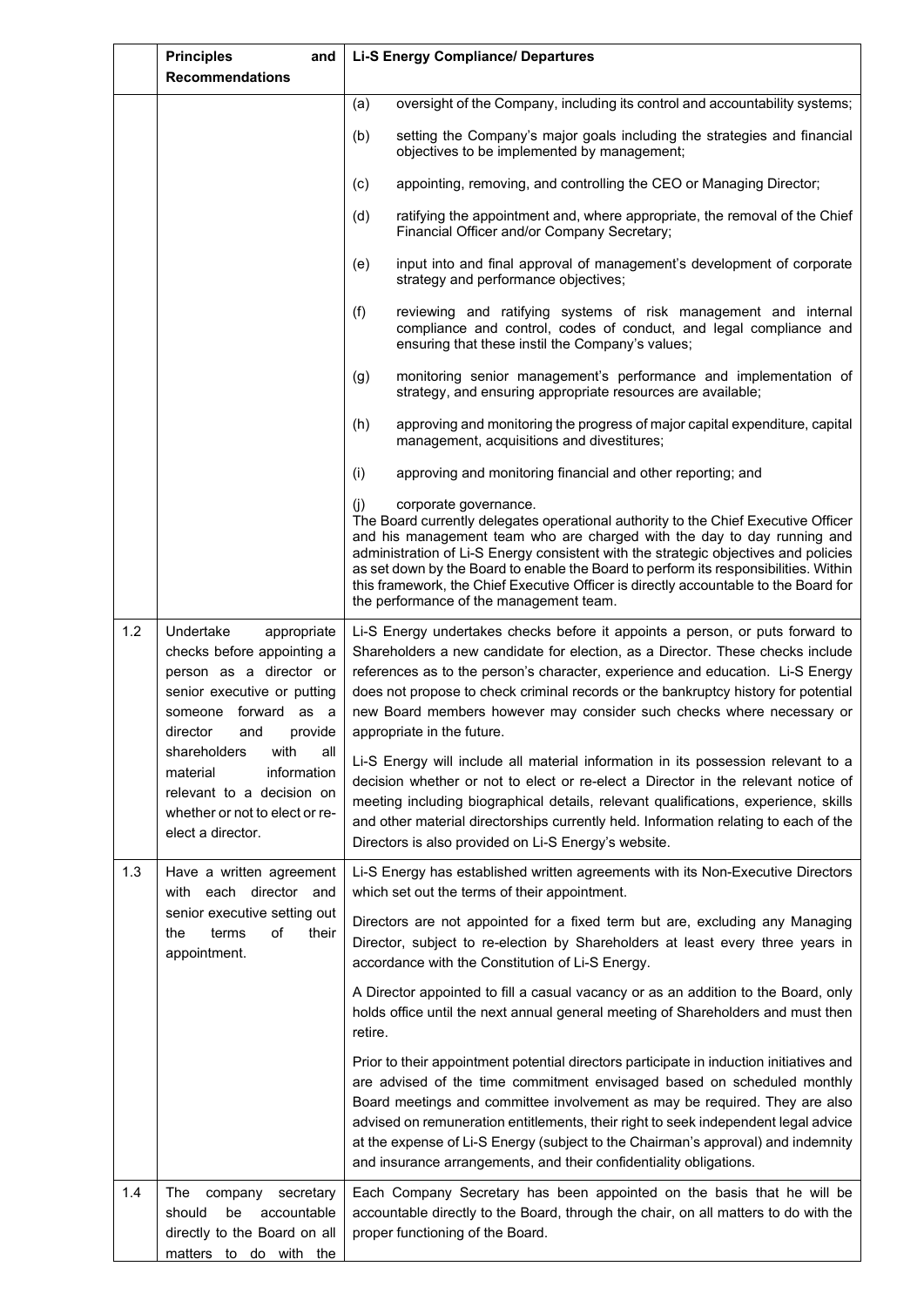|     | <b>Principles</b><br>and<br><b>Recommendations</b>                                                                                                                                         | <b>Li-S Energy Compliance/ Departures</b>                                                                                                                                                                                                                                                                                                                                                                                                                                                                                                                                     |
|-----|--------------------------------------------------------------------------------------------------------------------------------------------------------------------------------------------|-------------------------------------------------------------------------------------------------------------------------------------------------------------------------------------------------------------------------------------------------------------------------------------------------------------------------------------------------------------------------------------------------------------------------------------------------------------------------------------------------------------------------------------------------------------------------------|
|     | proper functioning of the<br>Board.                                                                                                                                                        | All Directors of the Board have access to the Joint Company Secretaries who are<br>appointed by the Board. Each Company Secretary reports to the Chairman, in<br>particular to matters relating to corporate governance.                                                                                                                                                                                                                                                                                                                                                      |
| 1.5 | Establish a diversity policy<br>and disclose the policy or a                                                                                                                               | Li-S Energy has established a Diversity Policy Statement which is available on Li-<br>S Energy's website.                                                                                                                                                                                                                                                                                                                                                                                                                                                                     |
|     | summary of that policy. The<br>should<br>policy<br>include<br>requirements for the Board                                                                                                   | Li-S Energy is committed to an inclusive workplace that embraces and promotes<br>diversity and believes that the promotion of diversity on its Board and within the<br>organisation generally is good practice.                                                                                                                                                                                                                                                                                                                                                               |
|     | to establish measurable<br>objectives for achieving<br>gender diversity and for the                                                                                                        | Diversity at Li-S Energy refers to all the characteristics that make individuals<br>different from each other. It includes characteristics or factors such as religion,<br>race, ethnicity, language, gender, sexual orientation, disability, age or any other<br>area of potential difference.                                                                                                                                                                                                                                                                               |
|     | Board to assess annually<br>both the objectives and<br>progress in achieving them,<br>for reporting against in each                                                                        | Li-S Energy values the unique contributions made by people with diverse<br>backgrounds, experiences and perspectives, and believes that greater diversity of<br>thought throughout the organisation will lead to more informed decision making<br>and ultimately better business outcomes.                                                                                                                                                                                                                                                                                    |
|     | reporting period.                                                                                                                                                                          | Li-S Energy's policy is to recruit and manage its employees on the basis of their<br>competence, performance and potential, regardless of the individual's background<br>or points of difference.                                                                                                                                                                                                                                                                                                                                                                             |
|     |                                                                                                                                                                                            | Diversity at Li-S Energy is about the commitment to equality and the treating of all<br>individuals with respect.                                                                                                                                                                                                                                                                                                                                                                                                                                                             |
|     |                                                                                                                                                                                            | Li-S Energy is committed to promoting a culture of diversity in the workplace by:<br>recruiting and managing on the basis of an individual's competence and<br>$\bullet$<br>performance;                                                                                                                                                                                                                                                                                                                                                                                      |
|     |                                                                                                                                                                                            | respecting the unique attributes that each individual brings to the<br>$\bullet$<br>workplace;<br>fostering an inclusive and supportive culture to enable people to develop<br>$\bullet$<br>to their full potential;<br>taking action to prevent and stop bullying, discrimination or harassment;<br>rewarding and remunerating fairly;<br>offering flexible work practices which recognise that employees may<br>have different domestic responsibilities throughout their career;<br>maintaining policies and procedures to provide employees at all levels of<br>$\bullet$ |
|     |                                                                                                                                                                                            | the Company with guidelines for behaviour.<br>The Company's commitment to diversity forms part of the Company's culture<br>dedicated to retaining the best qualified employees, management and Board. The<br>Company's commitment applies in all phases of employee engagement including<br>recruitment, selection, development, promotion, rewards and remuneration.                                                                                                                                                                                                         |
|     |                                                                                                                                                                                            | The Board acknowledges the benefits of and will seek to achieve diversity during<br>the process of employment at all levels without detracting from the principal criteria<br>for selection and promotion of people to work within Li-S Energy based on merit.<br>Accordingly, Li-S Energy has not established measurable objectives or number<br>targets for achieving gender diversity.                                                                                                                                                                                     |
| 1.6 | Have<br>for<br>a<br>process<br>periodically evaluating the<br>performance of the Board,<br>committees<br>its<br>and                                                                        | The Board has an established process of self-review and evaluation which<br>involves regular and on-going consideration of all the Board's key areas of<br>responsibility and accountability. Relevant matters considered in the assessment<br>of Board and individual Director performance are set out in detail in the<br>Performance Evaluation Processes available on Li-S Energy's website.                                                                                                                                                                              |
|     | individual directors,<br>and<br>disclose that process and,<br>at the end of each reporting<br>period,<br>whether<br>such<br>performance<br>evaluation<br>was undertaken in that<br>period. | The Chairman meets periodically with individual Directors to discuss the<br>performance of the Board. In addition, an evaluation is undertaken by the<br>Chairman of the contribution of Directors retiring by rotation prior to the Board<br>endorsing their candidature.                                                                                                                                                                                                                                                                                                    |
|     |                                                                                                                                                                                            | The review process involves consideration of all of the Board's key areas of<br>responsibility and accountability and is based on an amalgamation of factors<br>including capability, skill levels, understanding of industry complexities, risks and<br>challenges, and value adding contribution to the overall management of the<br>business.                                                                                                                                                                                                                              |
|     |                                                                                                                                                                                            | The Board believes that this approach is appropriate given its size and the nature<br>of Li-S Energy's operations.                                                                                                                                                                                                                                                                                                                                                                                                                                                            |
| 1.7 | Have<br>for<br>a<br>process<br>periodically evaluating the<br>performance<br>οf<br>the                                                                                                     | The Board reviews and establishes Li-S Energy's performance objectives and<br>measures based on qualitative and quantitative factors. The objectives<br>established become the performance targets for the Chief Executive Officer and                                                                                                                                                                                                                                                                                                                                        |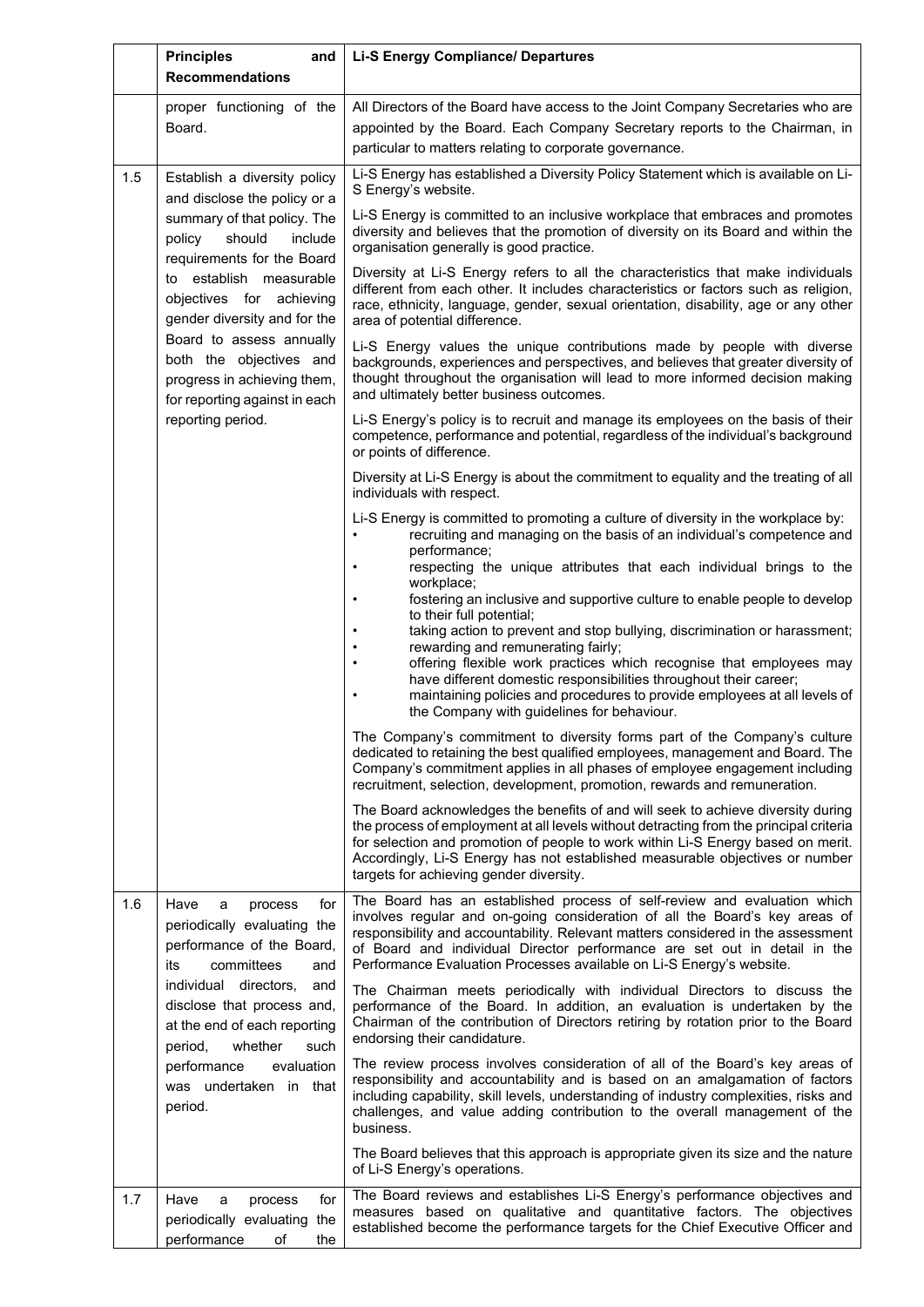|     | <b>Principles</b><br>and<br><b>Recommendations</b>                                                                                                                                                                                                                                 | <b>Li-S Energy Compliance/ Departures</b>                                                                                                                                                                                                                                                                                                                                                                                                                                                                                                                                                                                                                                                               |
|-----|------------------------------------------------------------------------------------------------------------------------------------------------------------------------------------------------------------------------------------------------------------------------------------|---------------------------------------------------------------------------------------------------------------------------------------------------------------------------------------------------------------------------------------------------------------------------------------------------------------------------------------------------------------------------------------------------------------------------------------------------------------------------------------------------------------------------------------------------------------------------------------------------------------------------------------------------------------------------------------------------------|
|     | company's<br>senior<br>executives at least once                                                                                                                                                                                                                                    | Senior Management. The performance of the Chief Executive Officer is assessed<br>by the full Board against these pre-determined performance objectives.                                                                                                                                                                                                                                                                                                                                                                                                                                                                                                                                                 |
|     | every reporting period, and<br>disclose that process and,<br>at the end of each reporting                                                                                                                                                                                          | The Chief Executive Officer, in consultation with the Board, establishes the<br>performance objectives of Senior Management within the Company based on the<br>desired business outcomes.                                                                                                                                                                                                                                                                                                                                                                                                                                                                                                               |
|     | period,<br>whether<br>such<br>evaluation<br>performance<br>was undertaken in that<br>period.                                                                                                                                                                                       | The Chief Executive Officer makes recommendations to the full Board on the<br>remuneration of Senior Management which are reviewed and approved by the<br>Board.<br>The Board is responsible for approving the performance objectives and measures<br>for the Chief Executive Officer and Senior Management and assessing whether                                                                                                                                                                                                                                                                                                                                                                       |
|     |                                                                                                                                                                                                                                                                                    | these objectives have been satisfied.<br>Principle 2 - Structure the Board to be effective and add value                                                                                                                                                                                                                                                                                                                                                                                                                                                                                                                                                                                                |
| 2.1 |                                                                                                                                                                                                                                                                                    | Due to the size of the Company and the number of Board members, the Board                                                                                                                                                                                                                                                                                                                                                                                                                                                                                                                                                                                                                               |
|     | The Company should have<br>a nomination committee,<br>which has at least three<br>members, a majority of<br>independent directors and<br>chaired<br>by<br>is<br>an<br>independent director. The<br>functions and operations of<br>the nomination committee<br>should be disclosed. | does not have a formal nomination committee. New Directors are selected<br>according to the needs of Li-S Energy at that particular time, the composition and<br>the balance of experience on the Board as well as the strategic direction of Li-S<br>Energy. Where a vacancy arises or it is considered appropriate to vary the<br>composition of the Board of Directors, the full Board generally participates in any<br>review of the Board's composition and the qualifications and experience of<br>candidates. Directors are selected upon the basis of their specialist skills and<br>business background so as to provide an appropriate mix of skills, perspective<br>and business experience. |
| 2.2 | Have and disclose a Board<br>skills matrix, setting out<br>what the Board is looking to<br>achieve in its membership.                                                                                                                                                              | The Board does not maintain a formal Board skills matrix however it does review<br>its composition from time to time taking into account the length of service on the<br>Board, age, skills, qualifications and experience, and in light of the needs and<br>direction of Li-S Energy, together with such other criteria considered desirable for<br>the composition of a balanced Board and the overall interests of Li-S Energy.                                                                                                                                                                                                                                                                      |
|     |                                                                                                                                                                                                                                                                                    | Li-S Energy's Board has a broad background of experience in early stage<br>companies, publicly listed companies, capital markets, innovative technologies,<br>business development, finance and accounting, governance and compliance,<br>legal, risk management and commercial expertise.                                                                                                                                                                                                                                                                                                                                                                                                              |
| 2.3 | Disclose the names of the<br>directors that the Board<br>considers<br>be<br>to                                                                                                                                                                                                     | At the date of this Prospectus, the Board comprises four Non-Executive Directors.<br>The Directors believe it is in the best interests of Li-S Energy to maintain a small<br>but efficient Board with at least three Non-Executive Directors.                                                                                                                                                                                                                                                                                                                                                                                                                                                           |
|     | independent directors, and<br>an explanation of why the<br>Board is of that opinion if a                                                                                                                                                                                           | Matters relevant to a Director's independence are set out in detail in the<br>Independent Director Assessment available on Li-S Energy's website.                                                                                                                                                                                                                                                                                                                                                                                                                                                                                                                                                       |
|     | factor that impacts<br>on<br>independence applies to a                                                                                                                                                                                                                             | Dr Ben Spincer, Mr Tony McDonald and Ms Hedy Cray are considered to be<br>independent Directors.                                                                                                                                                                                                                                                                                                                                                                                                                                                                                                                                                                                                        |
|     | director and disclose the<br>length of service of each                                                                                                                                                                                                                             | The Board observes a number of practices to ensure that independent judgement<br>is applied when considering the business of the Board:                                                                                                                                                                                                                                                                                                                                                                                                                                                                                                                                                                 |
|     | director.                                                                                                                                                                                                                                                                          | Directors are entitled to seek independent professional advice at Li-S<br>(i)<br>Energy's expense. Prior written approval of the Chairman is required but<br>this is not unreasonably withheld.                                                                                                                                                                                                                                                                                                                                                                                                                                                                                                         |
|     |                                                                                                                                                                                                                                                                                    | Directors having a conflict of interest with an item for discussion by the<br>(ii)<br>Board must not participate in the consideration of or the vote in respect of<br>that matter.                                                                                                                                                                                                                                                                                                                                                                                                                                                                                                                      |
|     |                                                                                                                                                                                                                                                                                    | Details of each Directors experience and length of service can be found on Li-S<br>Energy's website and are also are set out on an annual basis in the Directors'<br>Report contained in the Company's Year End Financial Report which is released<br>to the market and posted on Li-S Energy's website.                                                                                                                                                                                                                                                                                                                                                                                                |
|     |                                                                                                                                                                                                                                                                                    | Dr Ben Spincer is considered to be independent as the Directors (other than Dr<br>Ben Spincer) consider he is free from any business or other relationship that could<br>materially interfere, or reasonably be perceived to interfere, with the independent<br>exercise of his judgement. Deakin holds 13.88% of the total issued Shares in Li-S<br>Energy as at the date of this Prospectus. Although Ben is currently the Executive<br>Director of Deakin Research Innovations, he does not have power to exercise or<br>control the exercise of Deakin's rights to vote attached to its Shares or to dispose<br>the Shares held by Deakin. Both Deakin and Li-S Energy have policies and            |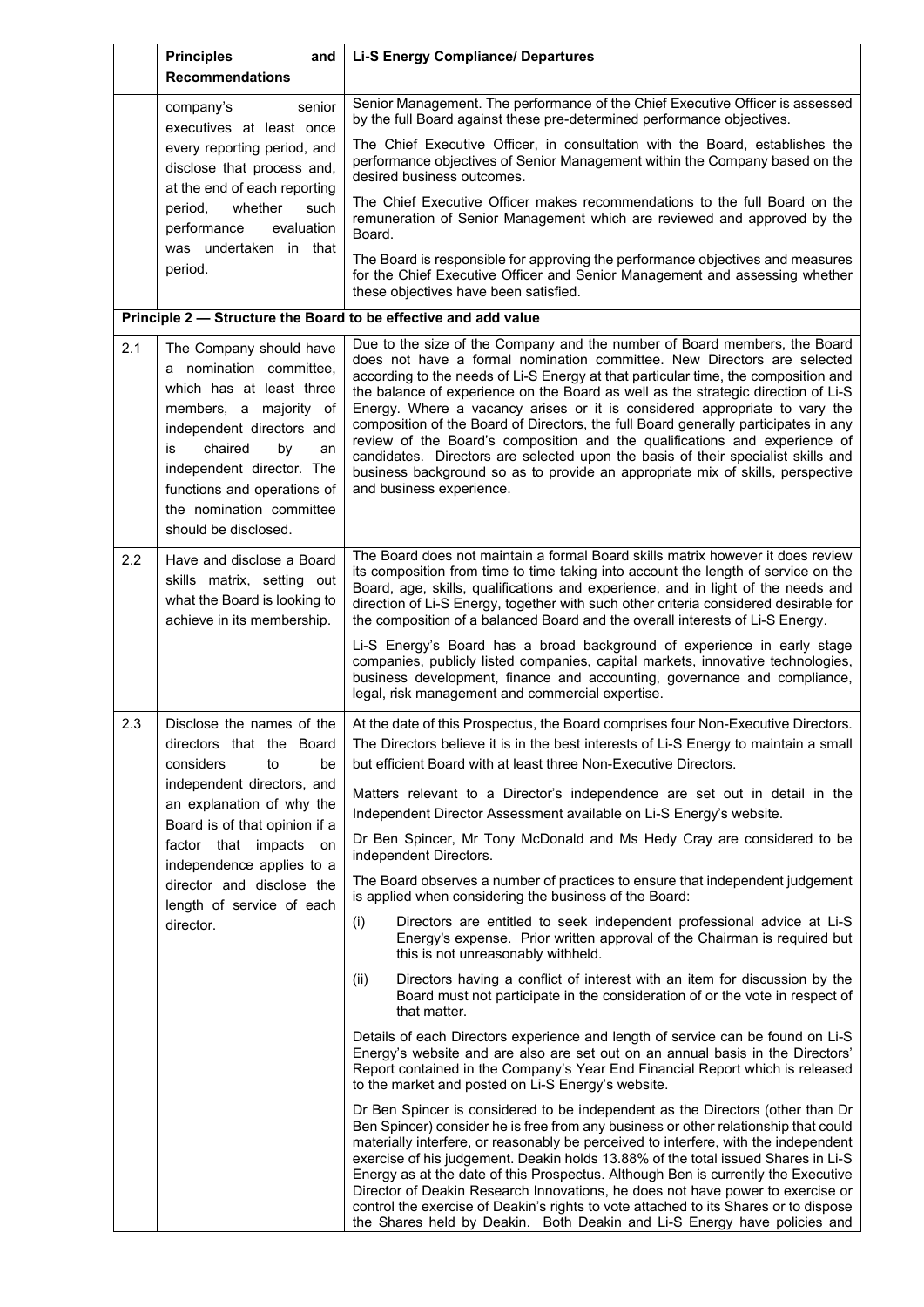|     | <b>Principles</b><br>and<br><b>Recommendations</b>                                                                                                                                                                                                                                                                                                                      | <b>Li-S Energy Compliance/ Departures</b>                                                                                                                                                                                                                                                                                                                                                                                                                                                                                                                                                                                                                                                                                                                                                                                              |
|-----|-------------------------------------------------------------------------------------------------------------------------------------------------------------------------------------------------------------------------------------------------------------------------------------------------------------------------------------------------------------------------|----------------------------------------------------------------------------------------------------------------------------------------------------------------------------------------------------------------------------------------------------------------------------------------------------------------------------------------------------------------------------------------------------------------------------------------------------------------------------------------------------------------------------------------------------------------------------------------------------------------------------------------------------------------------------------------------------------------------------------------------------------------------------------------------------------------------------------------|
|     |                                                                                                                                                                                                                                                                                                                                                                         | procedures in place to manage conflicts of interests. Ben has been a Director of<br>Li-S Energy since 18 March 2021.                                                                                                                                                                                                                                                                                                                                                                                                                                                                                                                                                                                                                                                                                                                   |
|     |                                                                                                                                                                                                                                                                                                                                                                         | Mr Robin Levison is not considered to be independent as the Directors (other than<br>Mr Robin Levison) consider that the size of his current relevant interests in Li-S<br>Energy and PPK Group Limited and his role as Executive Chairman of PPK Group<br>Limited could materially interfere, or reasonably be perceived to interfere, with the<br>independent exercise of his judgement. PPK Group Limited's wholly owned<br>subsidiary, PPK Aust, holds 48.46% of the total issued Shares in Li-S Energy as<br>at the date of this Prospectus. Robin has been a Director of Li-S Energy since 12<br>July 2019.                                                                                                                                                                                                                      |
|     |                                                                                                                                                                                                                                                                                                                                                                         | Mr Tony McDonald is considered to be independent as the Directors (other than<br>Mr Tony McDonald) consider he is free from any business or other relationship<br>that could materially interfere, or reasonably be perceived to interfere, with the<br>independent exercise of his judgement. Although Tony is a director of PPK Group<br>Limited and has relevant interests in PPK Group Limited, he is a Non-Executive<br>Director of PPK Group Limited's board of four directors and does not have power<br>to exercise or control the exercise of PPK Aust's rights to vote attached to its<br>Shares or to dispose the Shares held by PPK Aust. Both PPK Group Limited and<br>Li-S Energy have policies and procedures in place to manage conflicts of interests.<br>Tony has been a Director of Li-S Energy since 12 July 2019. |
|     |                                                                                                                                                                                                                                                                                                                                                                         | Ms Hedy Cray is considered to be independent as the Directors (other than Ms<br>Hedy Cray) consider she is free from any business or other relationship that could<br>materially interfere, or reasonably be perceived to interfere, with the independent<br>exercise of her judgement. Hedy has been a Director of Li-S Energy since 21 April<br>2021.                                                                                                                                                                                                                                                                                                                                                                                                                                                                                |
| 2.4 | A majority of the Board<br>should<br>be<br>independent<br>directors                                                                                                                                                                                                                                                                                                     | As at the date of this Prospectus, Li-S Energy complies with this recommendation<br>as the Board is comprised of four Directors, three of which are independent<br>Directors.                                                                                                                                                                                                                                                                                                                                                                                                                                                                                                                                                                                                                                                          |
| 2.5 | The chair of the Board<br>should be an independent<br>director and should not be<br>the Chief Executive Officer.                                                                                                                                                                                                                                                        | The Chairman Dr Ben Spincer is considered to be an independent Director and<br>accordingly the Company complies with this recommendation.                                                                                                                                                                                                                                                                                                                                                                                                                                                                                                                                                                                                                                                                                              |
| 2.6 | There should be a program<br>for inducting new directors<br>and<br>for<br>periodically<br>reviewing whether there is a<br>need for existing directors<br>to undertake appropriate<br>professional development<br>opportunities for directors to<br>develop and maintain the<br>skills<br>and<br>knowledge<br>needed to perform their role<br>as a director effectively. | Li-S Energy provides new Directors with an induction package including copies of<br>the Board Charter and relevant policies and procedures.<br>Directors are encouraged to pursue appropriate professional development<br>opportunities to develop and maintain their skills and knowledge in order to<br>perform their role as Directors effectively.                                                                                                                                                                                                                                                                                                                                                                                                                                                                                 |
|     |                                                                                                                                                                                                                                                                                                                                                                         | Principle 3 - Instil a culture of acting lawfully, ethically and responsibly                                                                                                                                                                                                                                                                                                                                                                                                                                                                                                                                                                                                                                                                                                                                                           |
| 3.1 | Articulate and disclose the<br>Company's values.                                                                                                                                                                                                                                                                                                                        | Li-S Energy's Board recognises the need to have the highest standards of<br>corporate practice and business conduct. Accordingly, Li-S Energy Board's core<br>values are set out in the Code of Conduct for Directors & Officers and a Code of<br>Conduct & Ethics for all employees as noted in recommendation 3.2 below.                                                                                                                                                                                                                                                                                                                                                                                                                                                                                                             |
| 3.2 | Have a code of conduct for<br>Board,<br>the<br>senior<br>executives and employees,<br>disclose that code or a<br>summary of that code and<br>ensure that the Board or<br>committee of the Board is<br>informed of any material<br>breaches of that code.                                                                                                                | The Board of Li-S Energy has adopted a Code of Conduct for Directors & Officers<br>of Li-S Energy to demonstrate the commitment of Li-S Directors and Senior<br>Management to ethical practices and the highest standards of integrity in the<br>fulfilment of their respective roles and responsibilities. It outlines the expectations<br>of Li-S Energy's Directors and employees, their legal obligations and responsibility<br>to investigate and report unethical practices.<br>The Board of Li-S has adopted a Code of Conduct & Ethics which is applicable to<br>all employees and which the Board expects to govern the way in which the                                                                                                                                                                                      |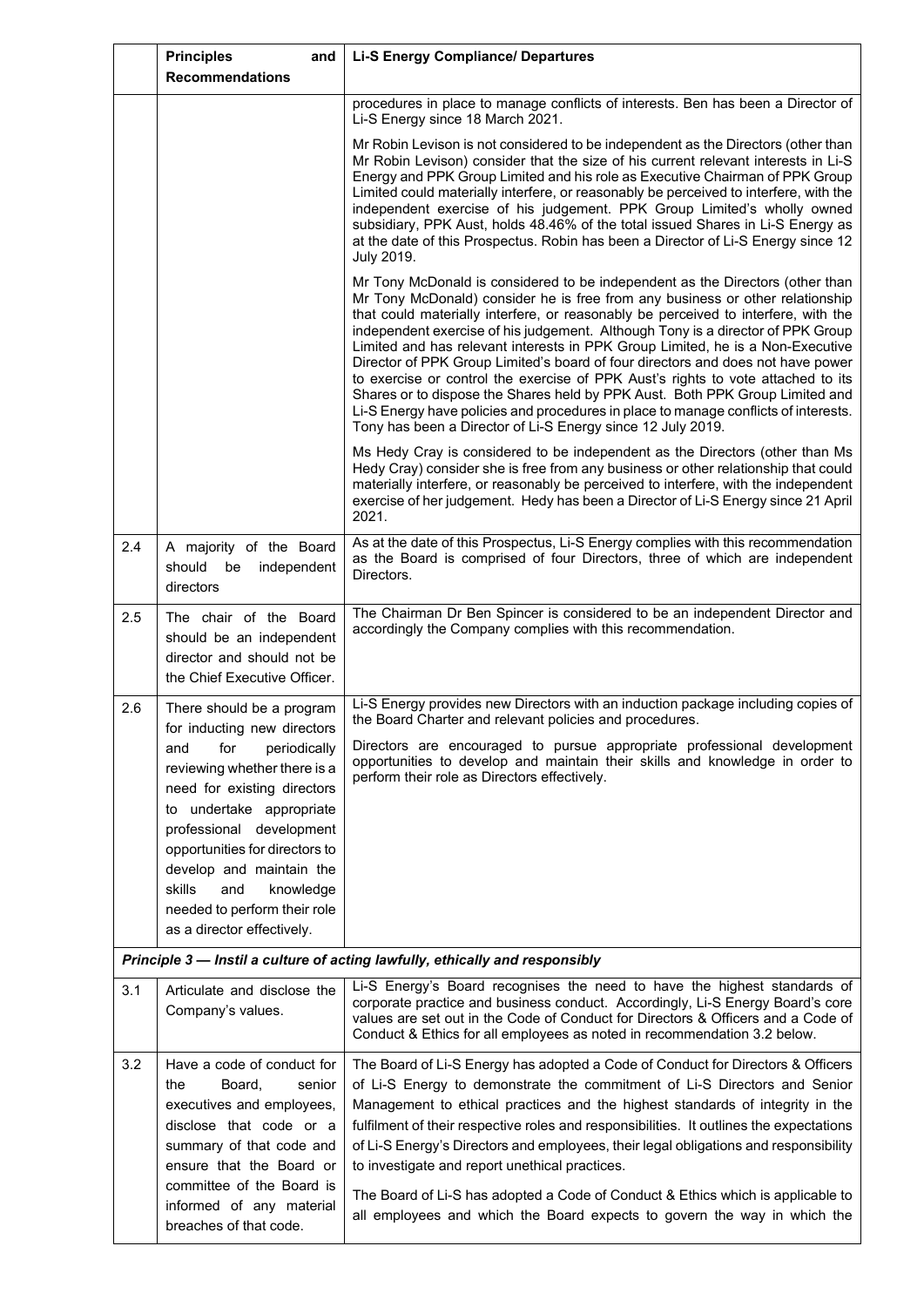|         | <b>Principles</b><br>and<br><b>Recommendations</b>                                                                                                                                          | <b>Li-S Energy Compliance/ Departures</b>                                                                                                                                                                                                                                                                                                                                                                                                                                                                                                                                                                                                                                                        |
|---------|---------------------------------------------------------------------------------------------------------------------------------------------------------------------------------------------|--------------------------------------------------------------------------------------------------------------------------------------------------------------------------------------------------------------------------------------------------------------------------------------------------------------------------------------------------------------------------------------------------------------------------------------------------------------------------------------------------------------------------------------------------------------------------------------------------------------------------------------------------------------------------------------------------|
|         |                                                                                                                                                                                             | Company's employees conduct themselves in the performance of their respective<br>duties and in communicating with the stakeholders of the Company's business.                                                                                                                                                                                                                                                                                                                                                                                                                                                                                                                                    |
|         |                                                                                                                                                                                             | The Code of Conduct for Directors & Officers and the Code of Conduct & Ethics<br>are available on Li-S Energy's website.                                                                                                                                                                                                                                                                                                                                                                                                                                                                                                                                                                         |
|         |                                                                                                                                                                                             | The Board has also developed a policy governing Director and employee dealing<br>in Li-S Energy's securities, the purpose of which is to guide Directors and<br>employees in the performance of their duties and to define the circumstances in<br>which Directors and Li-S Energy's employees, and their respective associates, are<br>permitted to deal in Li-S Energy's securities. Although Li-S Energy has also<br>adopted a diversity policy which seeks to promote diversity amongst the Directors<br>and employees, including gender diversity, the Board does not intend to set<br>measurable objectives for achieving gender diversity.                                                |
|         |                                                                                                                                                                                             | It is the Board's policy that gender discrimination has no position in the workplace<br>and that men and women must be treated equally and without any discrimination.<br>It is the Board's belief that employment should be on a merit-based system only.                                                                                                                                                                                                                                                                                                                                                                                                                                       |
| 3.3     | disclose<br>Have<br>and<br>a<br>whistleblower policy and<br>ensure that the Board or a<br>committee of the Board is<br>informed of any material<br>incidents reported under<br>that policy. | Li-S Energy's Board is committed to the establishment and maintenance of<br>appropriate ethical standards and to conducting all of Li-S Energy's business<br>activities fairly, honestly with integrity, and in compliance with all applicable laws,<br>rules and regulations. In addition, Li-S Energy encourages reporting of actual and<br>suspected violations of Li-S Energy's code of conduct or other instances of illegal,<br>unethical or improper conduct. Li-S Energy's Board provides effective protection<br>from victimisation or dismissal to those reporting such conduct as set out in its<br>Whistleblower Protection Policy and a copy is available on Li-S Energy's website. |
|         |                                                                                                                                                                                             | Any reportable matter can be reported under this policy to the Chairman, the Chief<br>Executive Officer or an immediate supervisor, noting it may depend on the matter<br>and the person who is the subject of the matter. Li-S Energy's Board will be<br>informed of any material incidents reported under this policy, subject to the<br>confidentiality provisions of this policy.                                                                                                                                                                                                                                                                                                            |
| 3.4     | Have and disclose an anti-<br>bribery<br>corruption<br>and<br>policy and ensure that the<br>Board or a committee of the                                                                     | Li-S Energy's Board is committed to preventing any form of bribery or corruption<br>and to upholding all laws relevant to these issues. Li-S Energy's Board has<br>adopted an Anti-Bribery and Corruption Policy and a copy is available on Li-S<br>Energy's website.                                                                                                                                                                                                                                                                                                                                                                                                                            |
| policy. | Board is informed of any<br>material breaches of that                                                                                                                                       | Li-S Energy's Board has overall responsibility for ensuring this policy complies<br>with the Company's legal and ethical obligations, and that all personnel comply<br>with it. The Board will be informed on any material incidents reported under this<br>policy and employees are encouraged to raise concerns about any issue or<br>suspicion of malpractice at the earliest possible stage.                                                                                                                                                                                                                                                                                                 |
|         | Principle 4 - Safeguard the integrity of corporate reports                                                                                                                                  |                                                                                                                                                                                                                                                                                                                                                                                                                                                                                                                                                                                                                                                                                                  |
| 4.1     | The Company should have<br>an audit committee, which<br>consists<br>of<br>only<br>nonexecutive directors, a                                                                                 | The Audit Committee is comprised of Ms Hedy Cray (Committee Chair), Mr. Tony<br>McDonald and Mr Robin Levison. Ms Cray and Mr McDonald are Non-Executive<br>independent Directors. Mr Robin Levison is a Chartered Accountant and has<br>previously been an audit committee member for PPK Group Limited.<br>Mr<br>McDonald is an audit committee member for PPK Group Limited.                                                                                                                                                                                                                                                                                                                  |
|         | majority of independent<br>directors, is chaired by an<br>independent chairman who<br>is not chairman of the Board<br>and has at least three                                                | The Board has established Terms of Reference for the Audit Committee. The<br>Terms of Reference set out in detail the purpose, composition and membership,<br>meeting procedures, roles and responsibilities of the committee and the<br>authorities of the committee. The Terms of Reference are available on Li-S<br>Energy's website.                                                                                                                                                                                                                                                                                                                                                         |
|         | members. The functions<br>and operations of the audit<br>committee<br>should<br>be<br>disclosed.                                                                                            | Details relating to the relevant qualifications and experience of the members of<br>the committee and the number of times the committee met throughout the<br>reporting period and the individual attendances of the members at those meetings<br>are set out on an annual basis in the Directors Report contained in the Company's<br>Year End Financial Report which is released to the market and posted on Li-S<br>Energy's website.                                                                                                                                                                                                                                                         |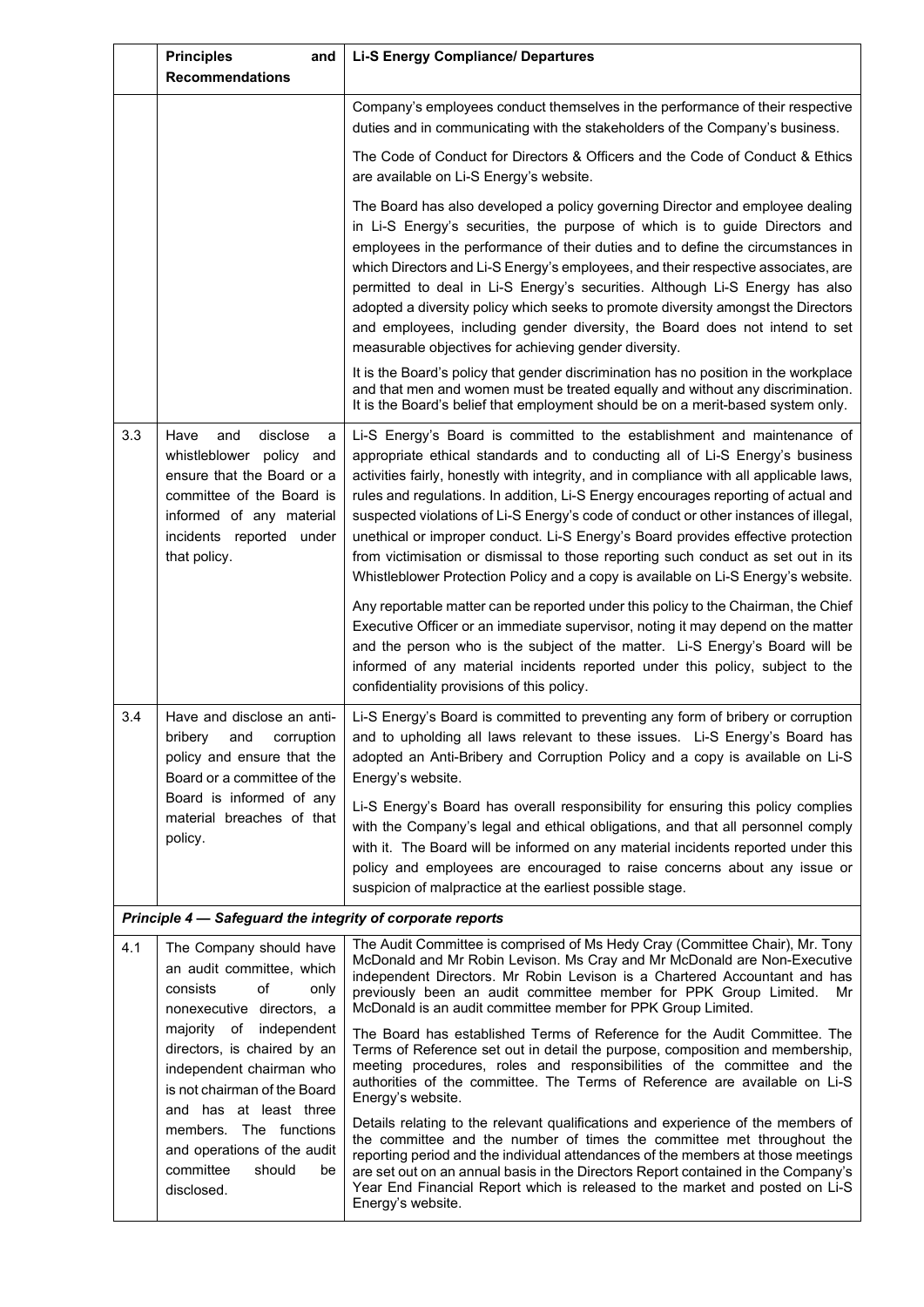|     | <b>Principles</b><br>and<br><b>Recommendations</b>                                                                                                                                                                                                                                                                                                                                                                                                                                                                                                                                                                             | <b>Li-S Energy Compliance/ Departures</b>                                                                                                                                                                                                                                                                                                                                                                                                                                                                                                                                                                                                                                                                                                                                                                                                                                                                                               |
|-----|--------------------------------------------------------------------------------------------------------------------------------------------------------------------------------------------------------------------------------------------------------------------------------------------------------------------------------------------------------------------------------------------------------------------------------------------------------------------------------------------------------------------------------------------------------------------------------------------------------------------------------|-----------------------------------------------------------------------------------------------------------------------------------------------------------------------------------------------------------------------------------------------------------------------------------------------------------------------------------------------------------------------------------------------------------------------------------------------------------------------------------------------------------------------------------------------------------------------------------------------------------------------------------------------------------------------------------------------------------------------------------------------------------------------------------------------------------------------------------------------------------------------------------------------------------------------------------------|
| 4.2 | The Board should, before<br>approving<br>financial<br>statements for a financial<br>period,<br>receive<br>a<br>declaration from the Chief<br><b>Executive Officer and Chief</b><br>Financial Officer that, in<br>their opinion, the financial<br>records have been properly<br>maintained and that the<br>financial statements comply<br>with<br>the<br>appropriate<br>accounting standards and<br>give a true and fair view of<br>the financial position and<br>performance<br>the<br>of<br>Company, formed on the<br>basis of a sound system of<br>risk<br>management<br>and<br>internal controls, operating<br>effectively. | The persons performing the functions of Chief Executive Officer and Chief<br>Financial Officer will report in writing to the Board on a yearly and half-yearly basis<br>to confirm that:<br>the financial records of the entity have been properly maintained and that<br>(a)<br>the financial statements comply with the appropriate accounting standards;<br>Li-S Energy's financial statements are complete and present a true and fair<br>(b)<br>view, in all material respects, of the financial condition and performance of<br>Li-S Energy; and<br>the above statement is founded on a sound system of internal control and<br>(c)<br>risk management which implements the policies adopted by the Board and<br>that Li-S Energy's risk management and internal controls are operating<br>effectively in all material respects.                                                                                                  |
| 4.3 | Company<br>should<br>The<br>disclose its process to verify<br>the integrity of any periodic<br>corporate report it releases<br>to the market that is not<br>audited or reviewed by an<br>external auditor.                                                                                                                                                                                                                                                                                                                                                                                                                     | Li-S Energy's Board reviews any periodic corporate reports, obtains validation of<br>information it considers necessary and appropriate before releasing it to the<br>market. Validation may include detailed review of management's assessment of<br>information presented and/or independent review by a third party with the<br>appropriate knowledge and expertise.                                                                                                                                                                                                                                                                                                                                                                                                                                                                                                                                                                 |
|     | Principle 5 - Make timely and balanced disclosure                                                                                                                                                                                                                                                                                                                                                                                                                                                                                                                                                                              |                                                                                                                                                                                                                                                                                                                                                                                                                                                                                                                                                                                                                                                                                                                                                                                                                                                                                                                                         |
| 5.1 | Have and disclose a written<br>policy for complying with<br>disclosure<br>continuous<br>obligations under the ASX<br>Listing Rules and disclose<br>that policy or a summary of<br>it.                                                                                                                                                                                                                                                                                                                                                                                                                                          | The Li-S Energy's Board is committed to keeping its Shareholders, and the<br>market, fully informed of major developments having an impact on the Company.<br>Li-S Energy has a Shareholder Communications and Continuous Disclosure<br>Policy which is available on Li-S Energy's website.<br>Comprehensive procedures are in place to identify matters that are likely to have<br>a material effect on the price, or value, of the Li-S Energy's securities and to<br>ensure those matters are notified to the ASX in accordance with ASX Listing Rule<br>disclosure requirements.<br>Li-S Energy's Senior Management and Board are responsible for scrutinising<br>events and information to determine whether the disclosure of the information is<br>required in order to maintain the market integrity of Li-S Energy's Shares listed on<br>the ASX.<br>The Company Secretary is responsible for all communications with the ASX. |
| 5.2 | Ensure<br>that<br><b>Board</b><br>its<br>of all<br>receives<br>copies<br>material<br>market<br>announcements promptly<br>after they have been made.                                                                                                                                                                                                                                                                                                                                                                                                                                                                            | All announcements on the ASX Market Announcements Platform are<br>electronically updated to the Li-S Energy website and all Directors receive a copy<br>of any announcements.                                                                                                                                                                                                                                                                                                                                                                                                                                                                                                                                                                                                                                                                                                                                                           |
| 5.3 | Where the Company gives<br>a new and substantive<br>investor<br>analyst<br>or<br>presentation,<br>release a<br>copy of the presentation<br>on the ASX<br>materials<br>Market<br>Announcements                                                                                                                                                                                                                                                                                                                                                                                                                                  | All investor or analyst presentations are approved by the Chief Executive Officer<br>or a Director and provided to the Company Secretary for lodgement on the ASX<br>Market Announcements Platform before a presentation occurs.                                                                                                                                                                                                                                                                                                                                                                                                                                                                                                                                                                                                                                                                                                        |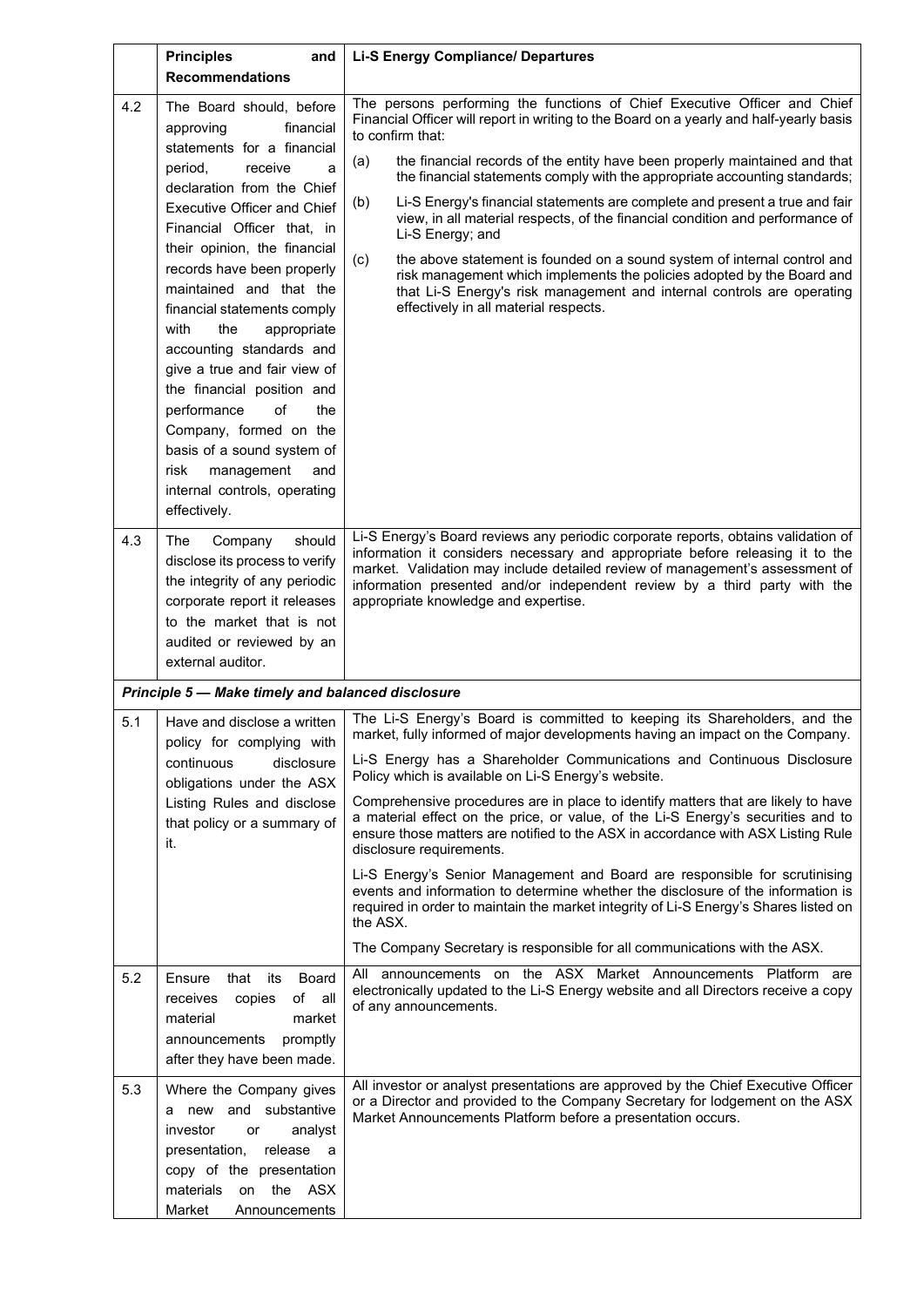|                                         | <b>Principles</b><br>and<br><b>Recommendations</b>                                                                                                                   | <b>Li-S Energy Compliance/ Departures</b>                                                                                                                                                                                                                                                                                                                                                                                                                                                                                                       |
|-----------------------------------------|----------------------------------------------------------------------------------------------------------------------------------------------------------------------|-------------------------------------------------------------------------------------------------------------------------------------------------------------------------------------------------------------------------------------------------------------------------------------------------------------------------------------------------------------------------------------------------------------------------------------------------------------------------------------------------------------------------------------------------|
|                                         | Platform ahead<br>of<br>the<br>presentation.                                                                                                                         |                                                                                                                                                                                                                                                                                                                                                                                                                                                                                                                                                 |
|                                         | Principle 6 - Respect the rights of security holders                                                                                                                 |                                                                                                                                                                                                                                                                                                                                                                                                                                                                                                                                                 |
| 6.1                                     | Provide information about<br>the Company<br>and<br>its<br>governance to investors via<br>its website.                                                                | Information about Li-S Energy and its governance are available on the<br>Company's website. The Company's website provides detailed corporate<br>information and has a specific section relating to corporate governance.                                                                                                                                                                                                                                                                                                                       |
| 6.2                                     | Design and implement an<br>investor relations program                                                                                                                | Li-S Energy recognises the right of Shareholders to be informed of matters, in<br>addition to those prescribed by law, which affect their investments in Li-S Energy.                                                                                                                                                                                                                                                                                                                                                                           |
|                                         | to facilitate effective two-<br>way communication with                                                                                                               | Li-S Energy has a Shareholder Communications and Continuous Disclosure<br>Policy which is available on the Company's website.                                                                                                                                                                                                                                                                                                                                                                                                                   |
|                                         | investors.                                                                                                                                                           | Li-S Energy communicates information to Shareholders through:                                                                                                                                                                                                                                                                                                                                                                                                                                                                                   |
|                                         |                                                                                                                                                                      | disclosures to the ASX including Li-S Energy's Annual Report;                                                                                                                                                                                                                                                                                                                                                                                                                                                                                   |
|                                         |                                                                                                                                                                      | notices and explanatory memoranda of Annual General Meetings and<br>general meetings; and                                                                                                                                                                                                                                                                                                                                                                                                                                                       |
|                                         |                                                                                                                                                                      | the Company's website at www.lis.energy                                                                                                                                                                                                                                                                                                                                                                                                                                                                                                         |
|                                         |                                                                                                                                                                      | It is Li-S Energy's communication policy to communicate with Shareholders and<br>other stakeholders in an open, regular and timely manner so that the market<br>has sufficient information to make informed investment decisions on the<br>operations and results of Li-S Energy. Investors and other stakeholders are<br>invited to subscribe to an email alert facility on Li-S Energy's website so that<br>they can receive material announcements which have been released by Li-S<br>Energy to the market via an email in a timely manner. |
| 6.3                                     | Disclose the policies and<br>processes in<br>place<br>to                                                                                                             | The Board encourages active participation by Shareholders at each Annual<br>General Meeting, or other general meetings of Li-S Energy.                                                                                                                                                                                                                                                                                                                                                                                                          |
|                                         | facilitate and<br>encourage<br>participation at meetings of<br>security holders.                                                                                     | Li-S Energy does not have formal policies or processes in place to facilitate or<br>encourage participation at Shareholder meetings. The Company will despatch<br>a notice of meeting and explanatory statement to Shareholders in accordance<br>with statutory requirements. In addition, details of any Shareholder meeting will<br>be posted on Li-S Energy's website.                                                                                                                                                                       |
|                                         |                                                                                                                                                                      | At any meeting of Shareholders, Shareholders are encouraged to ask questions<br>of the Board in relation to the matters to be considered at such meeting and<br>where appropriate relating to the business and operation of Li-S Energy. Li-S<br>Energy's auditor will attend the annual general meeting and will be available to<br>answer Shareholders' questions.                                                                                                                                                                            |
| 6.4                                     | Ensure that all substantive                                                                                                                                          | Li-S Energy's Board encourages security holders who do not plan to attend a                                                                                                                                                                                                                                                                                                                                                                                                                                                                     |
|                                         | resolutions at a meeting of<br>holders<br>security<br>are<br>decided by a poll rather<br>than by a show of hands.                                                    | meeting to vote a proxy form online, by email or mail for substantive resolutions.<br>Li-S Energy Directors will monitor the response from security holders prior to the<br>closing date for receipt of proxies and will follow up with large Shareholders to<br>encourage them to vote.                                                                                                                                                                                                                                                        |
|                                         |                                                                                                                                                                      | At Shareholder meetings, the chair will seek a poll rather than a show of hands to<br>determine to voting outcome.                                                                                                                                                                                                                                                                                                                                                                                                                              |
| 6.5                                     | Give security holders the<br>to<br>option<br>receive<br>communications from, and<br>send communications to,<br>the Company and its share<br>registry electronically. | Li-S Energy provides Shareholders with the option to receive communications<br>from, and send communications to, the entity and its security registry<br>electronically.                                                                                                                                                                                                                                                                                                                                                                        |
| Principle 7 - Recognise and manage risk |                                                                                                                                                                      |                                                                                                                                                                                                                                                                                                                                                                                                                                                                                                                                                 |
| 7.1                                     | The Board should have a<br>risk committee which is<br>structured so that it consists<br>of a majority of independent                                                 | The full Board of Li-S Energy maintains responsibility to oversee risk and<br>accordingly has not established a committee for this purpose. The Audit<br>Committee assists the Board in this role by reviewing the financial and reporting<br>aspects of Li-S Energy's risk management and control practices.                                                                                                                                                                                                                                   |
|                                         | directors, is chaired by an<br>independent director, and                                                                                                             | The Board has established a Risk Oversight and Management Framework. In<br>accordance with this framework the Board of Li-S Energy:                                                                                                                                                                                                                                                                                                                                                                                                             |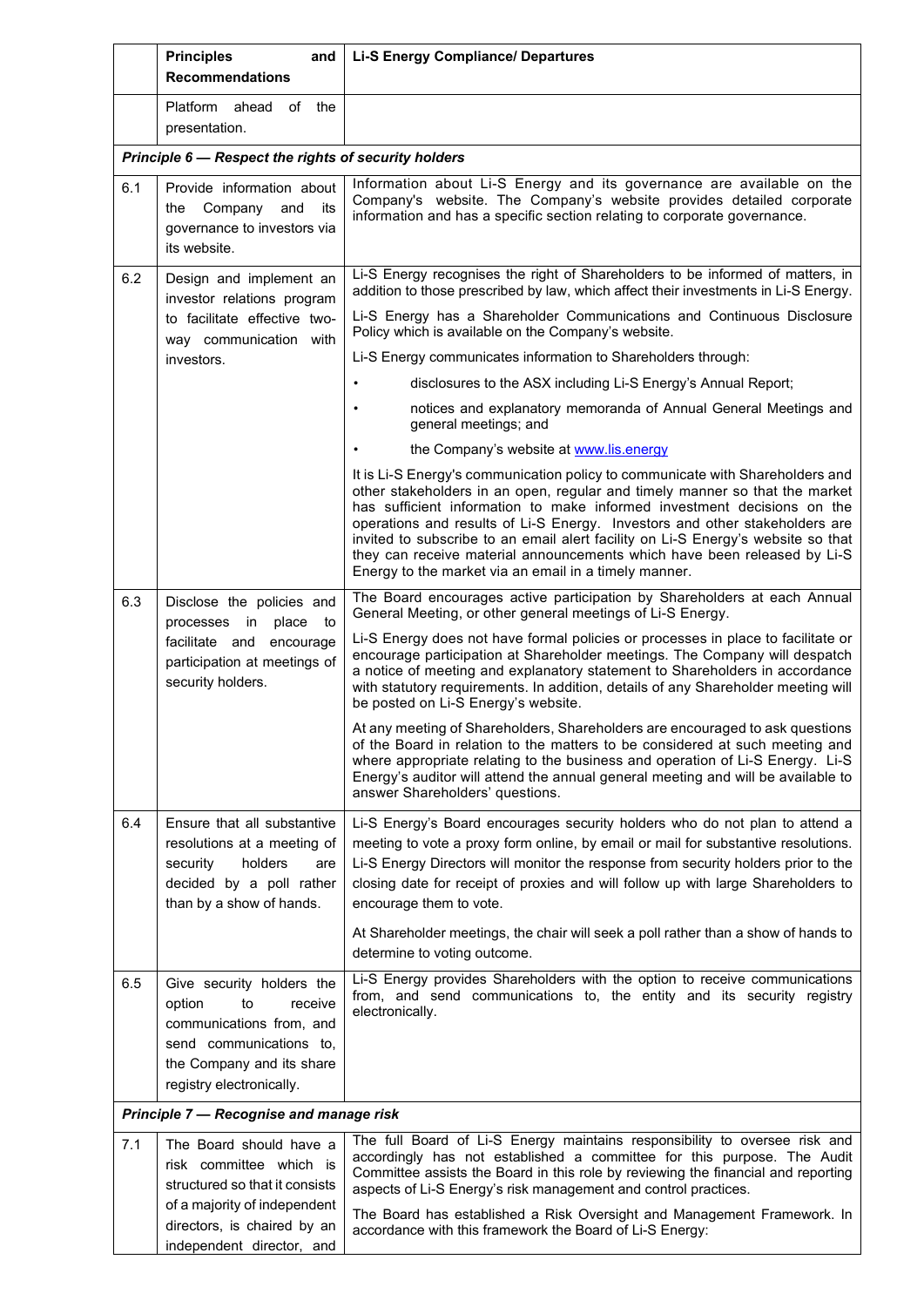|     | <b>Principles</b><br>and                                                                                                                                                                                                                                                                                                                                                 | <b>Li-S Energy Compliance/ Departures</b>                                                                                                                                                                                                                                                                                                                                                                                                                                                                                                                                                                                                                |
|-----|--------------------------------------------------------------------------------------------------------------------------------------------------------------------------------------------------------------------------------------------------------------------------------------------------------------------------------------------------------------------------|----------------------------------------------------------------------------------------------------------------------------------------------------------------------------------------------------------------------------------------------------------------------------------------------------------------------------------------------------------------------------------------------------------------------------------------------------------------------------------------------------------------------------------------------------------------------------------------------------------------------------------------------------------|
|     | <b>Recommendations</b>                                                                                                                                                                                                                                                                                                                                                   |                                                                                                                                                                                                                                                                                                                                                                                                                                                                                                                                                                                                                                                          |
|     | has at least three members.<br>The<br>functions<br>and<br>operations<br>of the<br>risk<br>committee<br>should<br>be<br>disclosed.                                                                                                                                                                                                                                        | recognises that effective management of risk is an integral part of good<br>$\bullet$<br>management and vital to the continued growth and success of Li-S Energy;<br>is responsible for the oversight of Li-S Energy's risk management and<br>control framework including the development of risk profiles as a part of the<br>overall business and strategic planning process; and<br>has implemented policies designed to ensure that the Company's risks are<br>identified, analysed, evaluated, monitored, and communicated within the<br>organisation on an on-going basis, and that adequate controls are in place<br>and functioning effectively. |
|     |                                                                                                                                                                                                                                                                                                                                                                          | The Risk Oversight & Management Framework incorporates the maintenance of<br>appropriate policies, procedures and guidelines which address Li-S Energy's<br>operating environment and is utilised by the Board as a means of identifying the:                                                                                                                                                                                                                                                                                                                                                                                                            |
|     |                                                                                                                                                                                                                                                                                                                                                                          | strengths, weaknesses, opportunities and threats influencing, or having the<br>(a)<br>potential to influence, Li-S Energy's business; and                                                                                                                                                                                                                                                                                                                                                                                                                                                                                                                |
|     |                                                                                                                                                                                                                                                                                                                                                                          | (b)<br>appropriate oversight strategies to implement in respect of the key risk and<br>opportunity factors confronting Li-S Energy to avoid or mitigate losses.                                                                                                                                                                                                                                                                                                                                                                                                                                                                                          |
|     |                                                                                                                                                                                                                                                                                                                                                                          | The Chief Executive Officer has ultimate responsibility for control and<br>management of operational risk and the implementation of avoidance or mitigation<br>measures within Li-S Energy and may delegate control of these risks to the<br>appropriate level of management.                                                                                                                                                                                                                                                                                                                                                                            |
|     |                                                                                                                                                                                                                                                                                                                                                                          | The Board regularly monitors the operational and financial performance of Li-S<br>Energy and against budget and other key performance measures. The Board also<br>receives and reviews advice on areas of operational and financial risk and<br>develops strategies, in conjunction with management, to mitigate those risks.                                                                                                                                                                                                                                                                                                                            |
|     |                                                                                                                                                                                                                                                                                                                                                                          | Reports are presented to the Board by the Chief Executive Officer, the Chief<br>Financial Officer and relevant senior executives on a regular basis. The reports<br>encompass matters including actual financial performance against budgeted<br>forecasts, technology development, workplace health and safety, legal<br>compliance, corporate governance, strategy, quality assurance and standards,<br>human resources, industry and market information, operational developments and<br>environmental conformance.                                                                                                                                   |
|     |                                                                                                                                                                                                                                                                                                                                                                          | Reports are prepared and submitted by the Chief Financial Officer at each Board<br>meeting in relation to the overall financial position and performance of Li-S Energy.<br>In addition to formalised written reporting procedures, the Board is regularly<br>briefed by the Chief Executive Officer, the Chief Financial Officer and senior<br>management on emerging or developed trends in market and operational<br>conditions having the potential to impact on the overall performance of the<br>Company.                                                                                                                                          |
| 7.2 | The Board or a committee                                                                                                                                                                                                                                                                                                                                                 | The Board has reviewed Li-S Energy's risk management framework in the<br>preparation of this Prospectus.                                                                                                                                                                                                                                                                                                                                                                                                                                                                                                                                                 |
|     | of the Board should review<br>the<br>entity's<br>risk<br>management<br>framework<br>with management at least<br>annually to satisfy itself that<br>it continues to be sound and<br>that the entity is operating<br>with due regard to the risk<br>appetite set by the Board<br>and disclose, in relation to<br>reporting<br>period,<br>each<br>whether such a review has | The Chief Executive Officer and the Chief Financial Officer review and confirm to<br>the Board that the Company's risk management and internal compliance and<br>control system is operating efficiently and effectively in all material respects twice<br>annually when half-yearly and year-end financial statements are prepared.                                                                                                                                                                                                                                                                                                                     |
| 7.3 | taken place.<br>Disclose if the Company                                                                                                                                                                                                                                                                                                                                  | In light of the nature and extent of Li-S Energy's operations and activities, the                                                                                                                                                                                                                                                                                                                                                                                                                                                                                                                                                                        |
|     | has<br>internal<br>an<br>audit<br>function, how the function is<br>structured and what role it<br>performs, or if it does not<br>have an internal audit<br>function, that fact and the<br>processes the Company                                                                                                                                                          | Company has not established a formal internal audit function.<br>The Board continuously reviews the activities of Li-S Energy to identify key<br>business and operational risks and has implemented policies and procedures to<br>address such risks and to establish appropriate internal control processes.<br>The Board is provided with regular reporting on the management of operations<br>and the financial condition of Li-S Energy aimed at ensuring that risks are<br>identified, assessed and appropriately managed as and when they arise.                                                                                                   |
|     | employs for evaluating and                                                                                                                                                                                                                                                                                                                                               |                                                                                                                                                                                                                                                                                                                                                                                                                                                                                                                                                                                                                                                          |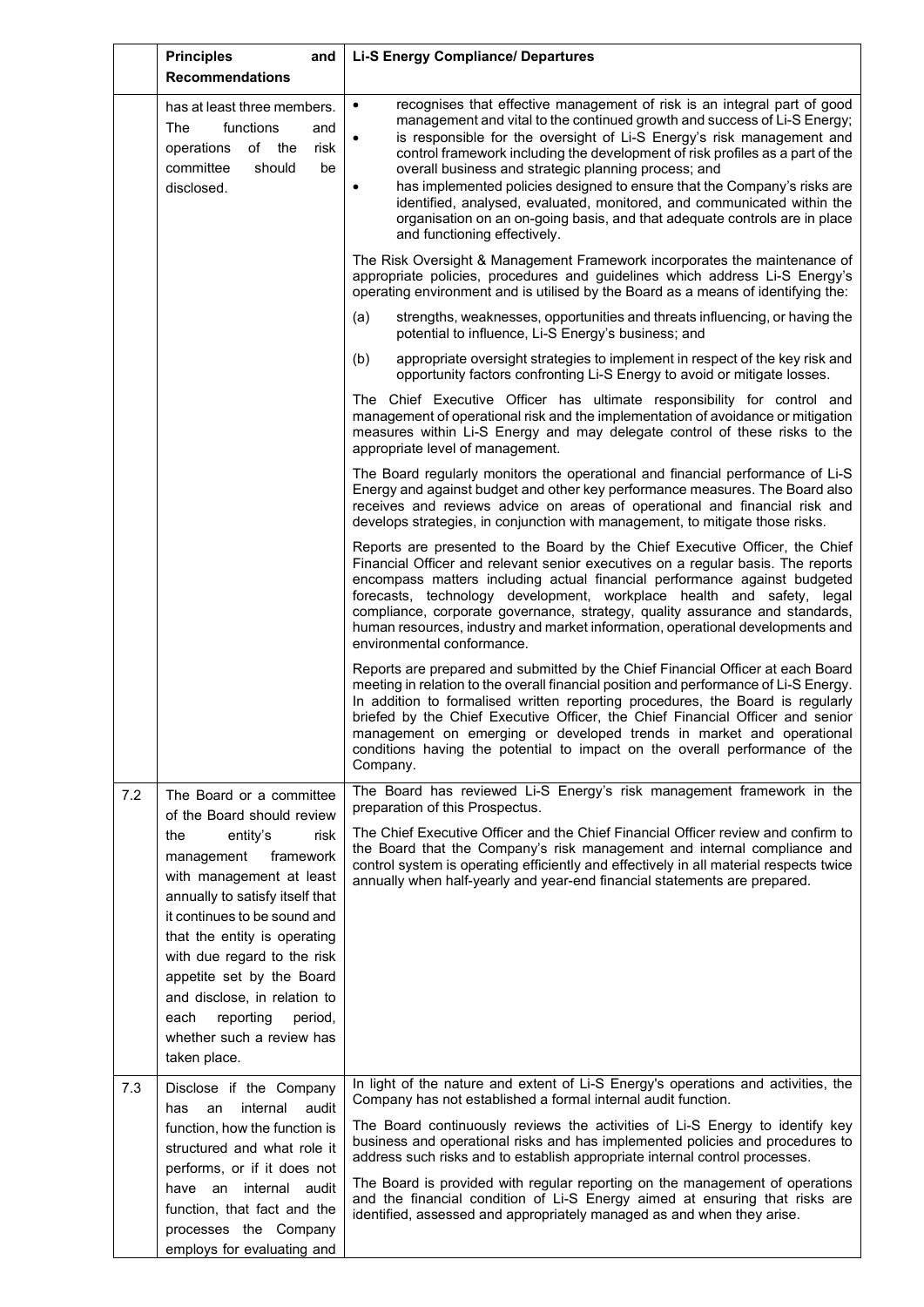|     | <b>Principles</b><br>and<br><b>Recommendations</b>                                                                                                                                                                                                                                                                                       | <b>Li-S Energy Compliance/ Departures</b>                                                                                                                                                                                                                                                                                                                                                                                                                                                                                                                                                                                                                                                                                                                                                                                                                                                                                                                                                                                                                                                                                                                                                                                                                                                                                                                                                                                                                                                                                                                                                                                                                                                                                                                                                                                                                                                                                                                                                                                                                                                                                                                                                                                                                                                                                                                      |
|-----|------------------------------------------------------------------------------------------------------------------------------------------------------------------------------------------------------------------------------------------------------------------------------------------------------------------------------------------|----------------------------------------------------------------------------------------------------------------------------------------------------------------------------------------------------------------------------------------------------------------------------------------------------------------------------------------------------------------------------------------------------------------------------------------------------------------------------------------------------------------------------------------------------------------------------------------------------------------------------------------------------------------------------------------------------------------------------------------------------------------------------------------------------------------------------------------------------------------------------------------------------------------------------------------------------------------------------------------------------------------------------------------------------------------------------------------------------------------------------------------------------------------------------------------------------------------------------------------------------------------------------------------------------------------------------------------------------------------------------------------------------------------------------------------------------------------------------------------------------------------------------------------------------------------------------------------------------------------------------------------------------------------------------------------------------------------------------------------------------------------------------------------------------------------------------------------------------------------------------------------------------------------------------------------------------------------------------------------------------------------------------------------------------------------------------------------------------------------------------------------------------------------------------------------------------------------------------------------------------------------------------------------------------------------------------------------------------------------|
|     | continually improving the<br>effectiveness<br>of<br>its<br>risk<br>governance<br>management and internal<br>control processes.                                                                                                                                                                                                           |                                                                                                                                                                                                                                                                                                                                                                                                                                                                                                                                                                                                                                                                                                                                                                                                                                                                                                                                                                                                                                                                                                                                                                                                                                                                                                                                                                                                                                                                                                                                                                                                                                                                                                                                                                                                                                                                                                                                                                                                                                                                                                                                                                                                                                                                                                                                                                |
| 7.4 | <b>Disclose</b><br>the<br>whether<br>Company has any material<br>exposure<br>to<br>economic,<br>environmental and social<br>sustainability risks and, if<br>so, how it manages those<br>risks.                                                                                                                                           | The Board manages economic, environmental and social risks that it has identified<br>with the objective of positioning Li-S Energy to operate without compromising the<br>health of the ecosystems in which it operates. The Board is equally conscious of<br>ensuring that it conducts its business in a manner that meets accepted social<br>norms and needs.<br>Areas of economic risks that have been identified by Li-S Energy include:<br>research and development risk relating to innovative technologies;<br>$\bullet$<br>commercialisation of new technologies;<br>$\bullet$<br>current and potential competitors in a rapidly changing environment;<br>$\bullet$<br>manufacturing limitations and constraints;<br>$\bullet$<br>marketing and demand for new products;<br>٠<br>domestic and international economic conditions;<br>$\bullet$<br>material and sustained interest rate and foreign exchange fluctuations;<br>$\bullet$<br>retention of technical and management skill and up to date technology; and<br>$\bullet$<br>asset protection including intellectual property.<br>$\bullet$<br>Beyond the risks identified in the Prospectus and above, the Board does not<br>believe that the Company has material exposure to environmental and social risks.<br>Li-S Energy promotes the highest ethical and professional standards. As a<br>company with a reputation for fair and responsible dealing with stakeholders<br>(including security holders, research institutions, customers, employees and<br>government regulatory authorities) the Board demands that the highest standard<br>of ethical behaviour be maintained and fostered throughout the Company. Li-S<br>Energy requires a culture and system of compliance and accountability to be<br>maintained throughout the Company and for all employees to take pride in this<br>underlying ethical basis of the Company, acting legally and responsibly in all<br>matters.<br>Li-S Energy seeks to comply with the spirit as well as the letter of all applicable<br>laws and regulations (both domestic and foreign) and where appropriate evaluate<br>actions in a broader social context while still conducting its businesses in an<br>efficient, well-ordered and systematic manner, giving due consideration to the goal<br>of maximising returns for its Shareholders. |
|     | Principle 8 - Remunerate fairly and responsibly                                                                                                                                                                                                                                                                                          |                                                                                                                                                                                                                                                                                                                                                                                                                                                                                                                                                                                                                                                                                                                                                                                                                                                                                                                                                                                                                                                                                                                                                                                                                                                                                                                                                                                                                                                                                                                                                                                                                                                                                                                                                                                                                                                                                                                                                                                                                                                                                                                                                                                                                                                                                                                                                                |
| 8.1 | The Board should have a<br>remuneration<br>committee<br>which is structured so that it<br>consists of a majority of<br>independent directors, is<br>chaired by an independent<br>director, and has at least<br>members.<br>The<br>three<br>functions and operations of<br>the<br>remuneration<br>committee<br>should<br>be<br>disclosed. | Li-S Energy's Board has not established a formal remuneration committee as Li-<br>S Energy initially has a small number of employees and remuneration matters<br>relating to executive Directors, the Chief Executive Officer and Senior<br>Management are considered and determined by the full Board where appropriate.                                                                                                                                                                                                                                                                                                                                                                                                                                                                                                                                                                                                                                                                                                                                                                                                                                                                                                                                                                                                                                                                                                                                                                                                                                                                                                                                                                                                                                                                                                                                                                                                                                                                                                                                                                                                                                                                                                                                                                                                                                      |
| 8.2 | The policies and practices<br>regarding the remuneration<br>of Non-Executive directors,<br>and the remuneration of<br>executive<br>directors<br>and<br>other senior executives,<br>should<br>be<br>separately<br>disclosed.                                                                                                              | The aggregate remuneration pool of Non-Executive Directors is set at \$800,000.<br>Individual Directors' remuneration is determined by the Board within the approved<br>aggregate total. In determining the appropriate level of Director's fees, data from<br>surveys undertaken of other public companies similar in size or market section to<br>Li-S Energy and input from an external executive remuneration consultant are<br>taken into account.<br>Non-Executive Directors of Li-S Energy are:<br>$\bullet$<br>not entitled to participate in performance-based remuneration practices<br>unless approved by Shareholders; and                                                                                                                                                                                                                                                                                                                                                                                                                                                                                                                                                                                                                                                                                                                                                                                                                                                                                                                                                                                                                                                                                                                                                                                                                                                                                                                                                                                                                                                                                                                                                                                                                                                                                                                         |